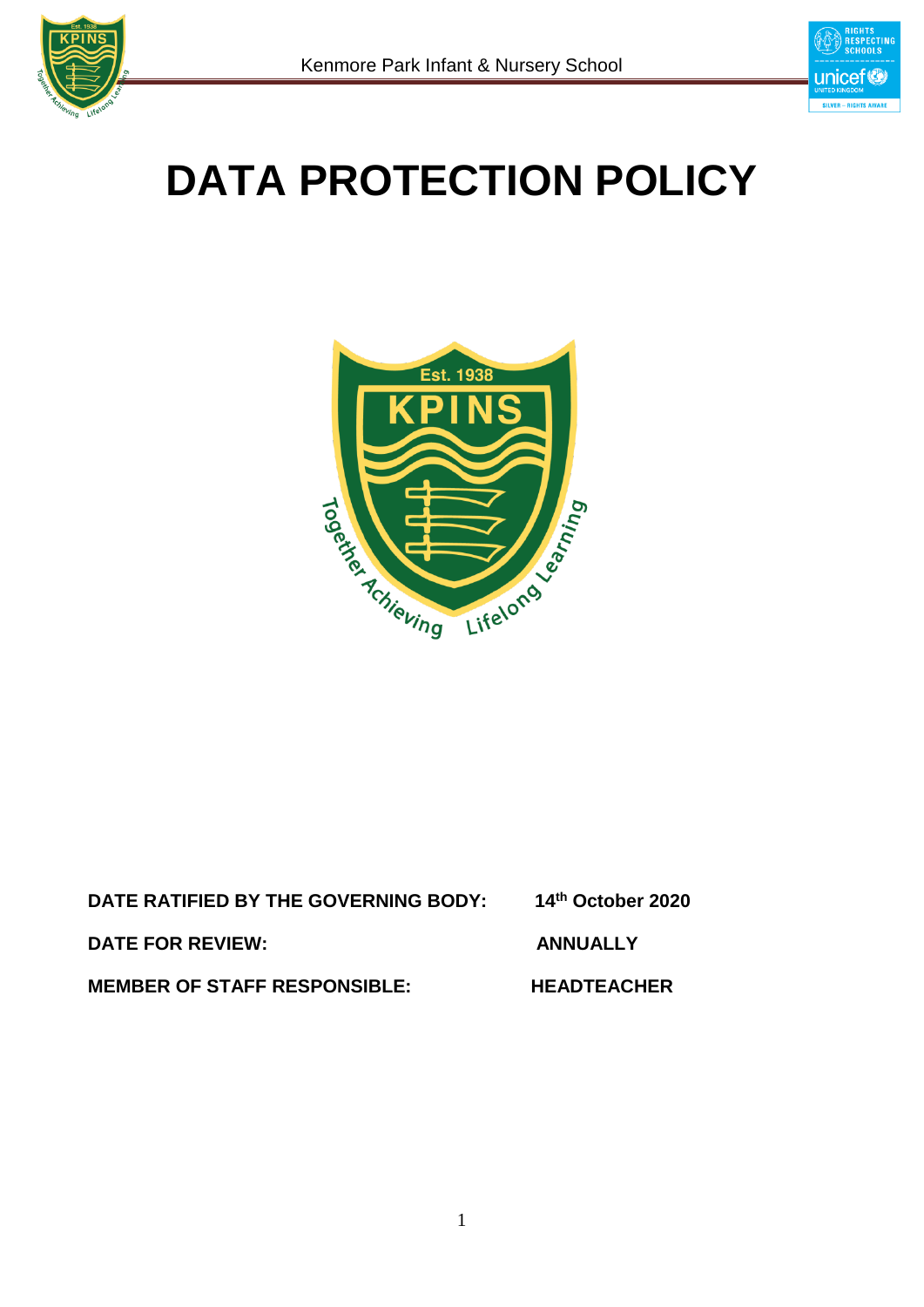



#### **Kenmore Park Infant and Nursery School Data Protection Policy**

The Data Protection Act 2018 and the General Data Protection Regulation (which came into effect from the 24<sup>th</sup> May 2018) is the law that protects personal privacy and upholds individual's rights. It applies to anyone who handles or has access to people's personal data.

This policy is intended to ensure that personal information is dealt with properly and securely and in accordance with the Data Protection Acts. It will apply to information regardless of the way it is used, recorded and stored and whether it is held in paper files or electronically.

#### **1. Purpose**

The purpose of this Data Protection Policy is to ensure Kenmore Park Infant and Nursery School and the staff working in it are aware of their obligations under the Data Protection Act 2018 and the General Data Protection Regulation (May 2018) so they comply fully with that Act.

The policy will be communicated to all staff and they will be expected to understand and abide by it.

#### **2. Scope**

Personal information is any information that relates to a living individual who can be identified from the information. This includes any expression of opinion about an individual and intentions towards an individual. It also applies to personal data held visually in photographs or video clips (including CCTV) or as sound recordings.

The School collects a large amount of personal data every year including: staff records, names and addresses of those requesting prospectuses, examination marks, references, fee collection as well as the many different types of research data used by the School. In addition, it may be required by law to collect and use certain types of information to comply with statutory obligations of Local Authorities (LAs), government agencies and other bodies.

#### **3. The Eight Principles**

The Act is based on eight data protection principles, or rules for 'good information handling'.

- a) Data must be processed fairly and lawfully.
- b) Personal data shall be obtained only for one or more specific and lawful purposes.
- c) Personal data shall be adequate, relevant and not excessive in relation to the purpose(s) for which they are processed.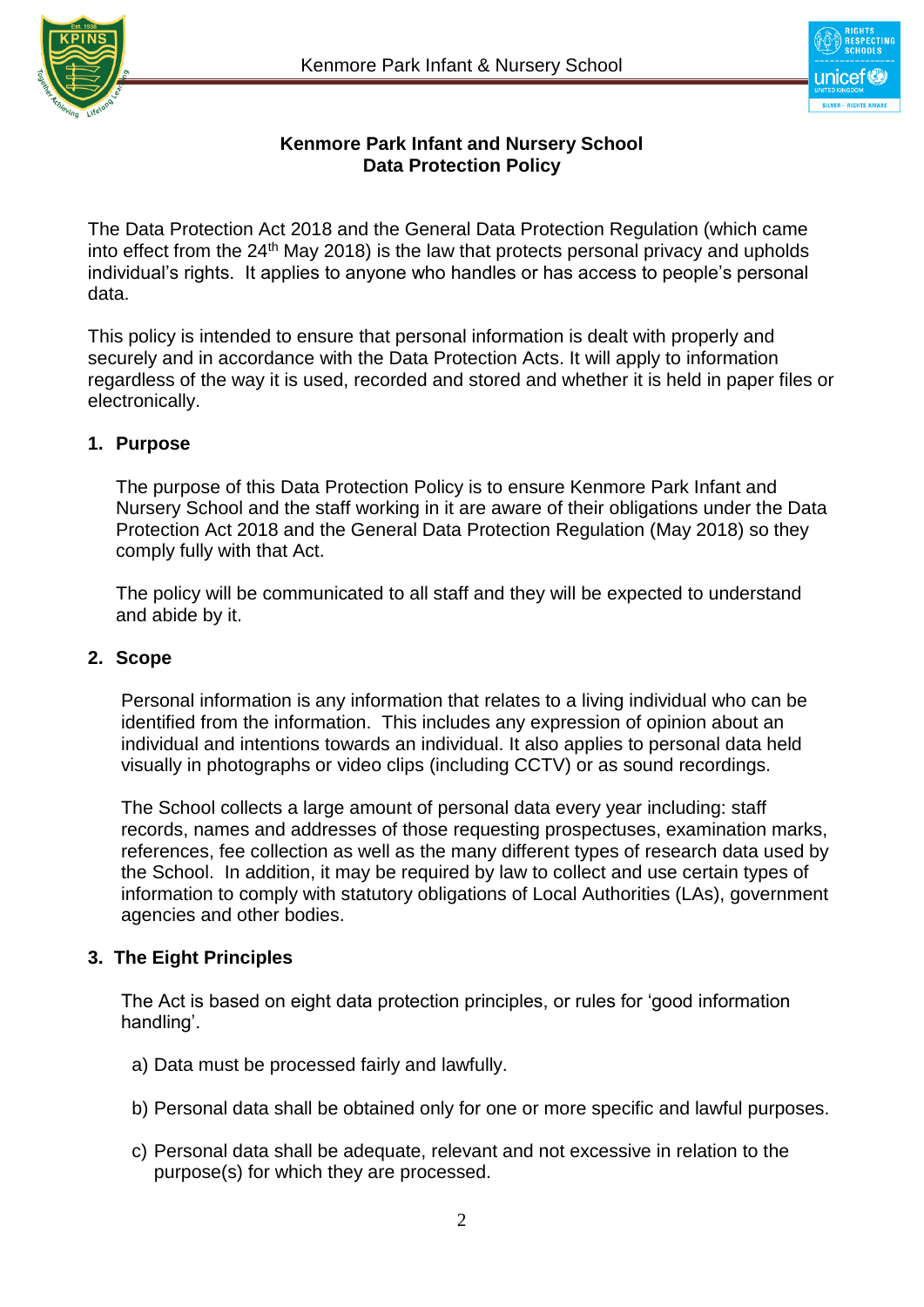



- d) Personal data shall be accurate and where necessary kept up to date.
- e) Personal data processed for any purpose(s) shall not be kept for longer than is necessary for that purpose.
- f)Personal data shall be processed in accordance with the rights of data subjects under the 2018 Data Protection Act and General Data Protection Regulation (May 2018).
- g) Appropriate technical and organisational measures shall be taken against unauthorised or unlawful processing of personal data and against accidental loss or destruction of, or damage to, personal data.
- h) Personal data shall not be transferred to a country outside the EEA, unless that country or territory ensures an adequate level of protection for the rights and freedoms of data subjects in relation to the processing of personal data.

#### **4. Responsibilities**

Responsibility and Accountability for Data Protection is:

Headteacher who:

Has overall responsibility for ensuring that the school:

- a) Manages its information and records properly and is compliant with all the relevant legislation.
- b) Complies with this policy;
- c) Approves procedures where personal information is processed such as: the management and communication of privacy notices; handling of requests from individuals; the collection and handling of personal information; complaints handling; management of personal information security incidents; and outsourcing and off-shoring of personal information processing.
- d) The Data Protection Officer (Headteacher) will manage and address the risks to the information and will understand:
	- What information is held, for how long and what purpose
	- Who has access to protected data and why

The school must:

Manage and process personal data properly. Protect the individual right to privacy. Provide an individual with access to all personal data held on them.

 The school has a legal responsibility to comply with the Act. The school, as a corporate body, is named as the Data Controller under the Act.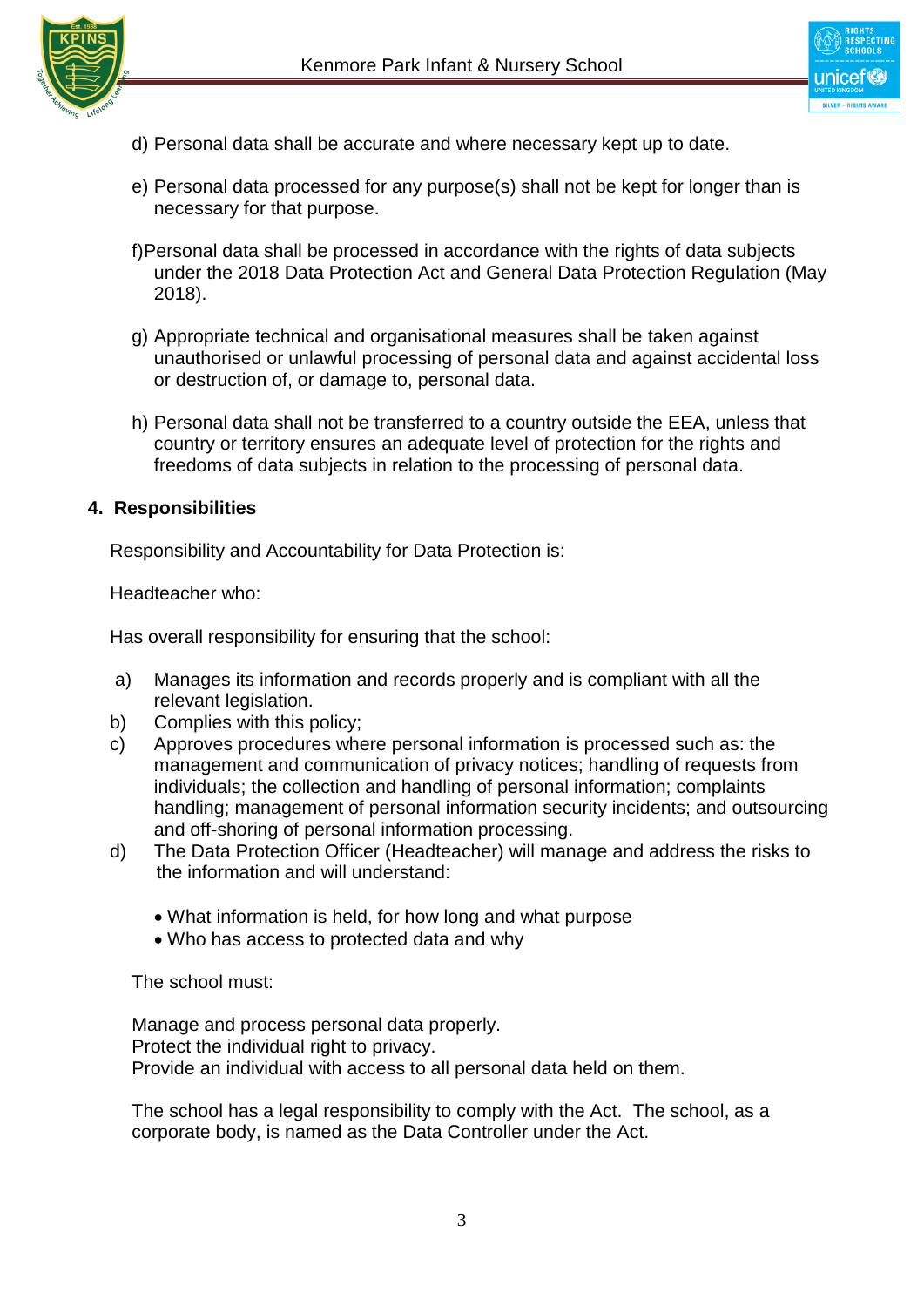

unicef

 Data Controllers are people or organisations who hold and use personal information. They decide how and why the information is used and have a responsibility to establish workplace practices and policies that are in line with the Act.

The school is required to 'notify' the Information Commissioner of the processing of personal data. This information will be included in a public register which is available on the Information Commissioner's website.

Every member of staff that holds personal information has to comply with the Act when managing that information.

#### 5. **Governors**

When handling personal information on school business, governors must comply with this policy and be aware of their responsibilities as individuals under the DPA. They should be mindful that it can be a criminal offence to process personal data in a manner which they know that they are not authorised to do so. A breach of this policy by a Governor is a potential breach of the Governors Code of Conduct.

This policy will be updated as necessary to reflect best practice or amendments made to the Data Protection Act 2018 & General Date Protection regulations May 2018.

#### *Data protection requirements: guidance for governors*

Section 13.9 of the Governance Handbook includes a section on the DPA.

It sets out certain statutory obligations placed on schools. These include:

 Notifying the Information Commissioner's Office (ICO) of the school's register entry (name and address of the data controller and a general description of how personal information is processed)

 Providing a statement or 'privacy notice' to individuals, such as pupils and parents, whose personal data is being processed or held

 Responding to requests for personal data or 'subject access requests' within 40 calendar days

It says schools should also consider:

- Obtaining their own data protection and/or legal advice
- Making sure that staff understand or follow policy when handling personal data

#### 6. **Governance and Review Responsibility**

Maintaining and updating this policy belongs to the Headteacher. This policy will be reviewed every year. It will be updated as necessary to reflect best practice in data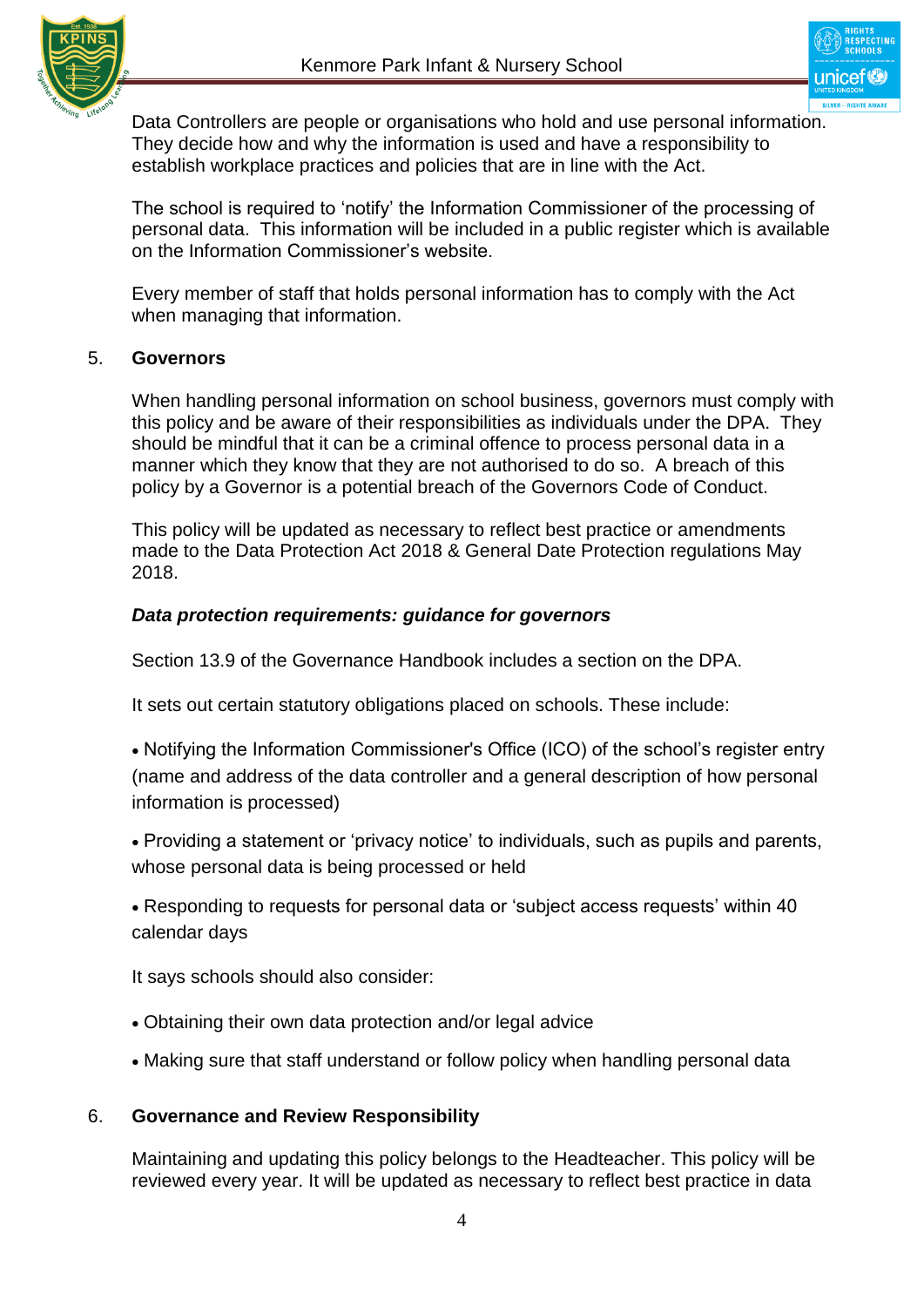

management, security and control and to ensure compliance with any changes or amendments made to the Data Protection Act 1998. Responsibility for monitoring adherence to this policy belongs to the school's Deputy Headteacher who should report to the Headteacher. Governors and the Headteacher will review the policy.

#### 7. **Status of the Policy**

This policy has been approved by the Governors. All staff are expected to adhere it. Any failure to follow the policy can result in disciplinary proceedings. Staff should note that unauthorised disclosure will usually be a disciplinary matter, and may be considered gross misconduct in some cases. Any member of staff who considers that the policy has not been followed should raise the matter with the Headteacher or the Chair of Governors if it concerns the Headteacher.

#### 8. **Information to Parents/ Carers**

The 'Privacy Notice' In compliance with the fair processing requirements of the DPA, the purposes for which the data is held and any third parties to whom it may be passed. Parents/ Carers will be informed of the Privacy Notice at the start of every academic year in the data collection process, it is available.

#### 9. **Sharing Information**

Within School - Before sharing personal information internally it is the responsibility of individual members of staff to ensure that they have the authority to do so and that the recipient is authorised to receive such information. Failure to do so could lead to action under the school's disciplinary procedure (and, in exceptional circumstances, in criminal charges). If there is any doubt individuals should seek the advice of the Headteacher. In emails staff should aim to use student initials and year group as identification in subject box. They should send personal information only to relevant subject and pastoral staff.

Externally - There are occasional instances where information is shared with partners or outside organisations through agreement. Each agreement, as a minimum, must clearly state the information that will be shared, the purposes for sharing, the basis on which sharing is carried out and the responsibilities for handling and maintaining the personal data.

#### 10. External Disclosure Requests

Requests from external organisations or third parties for personal information about individuals should be passed to the Headteacher. Under no circumstances should any personal information about any individual be passed outside the school without the authority of the Headteacher. Requesters would have to put any request in writing and send it to the Headteacher.

#### 11. **Subject Consent**

On occasion individuals give consent for the processing of their personal information. Staff must ensure that any consent given for the processing of personal information is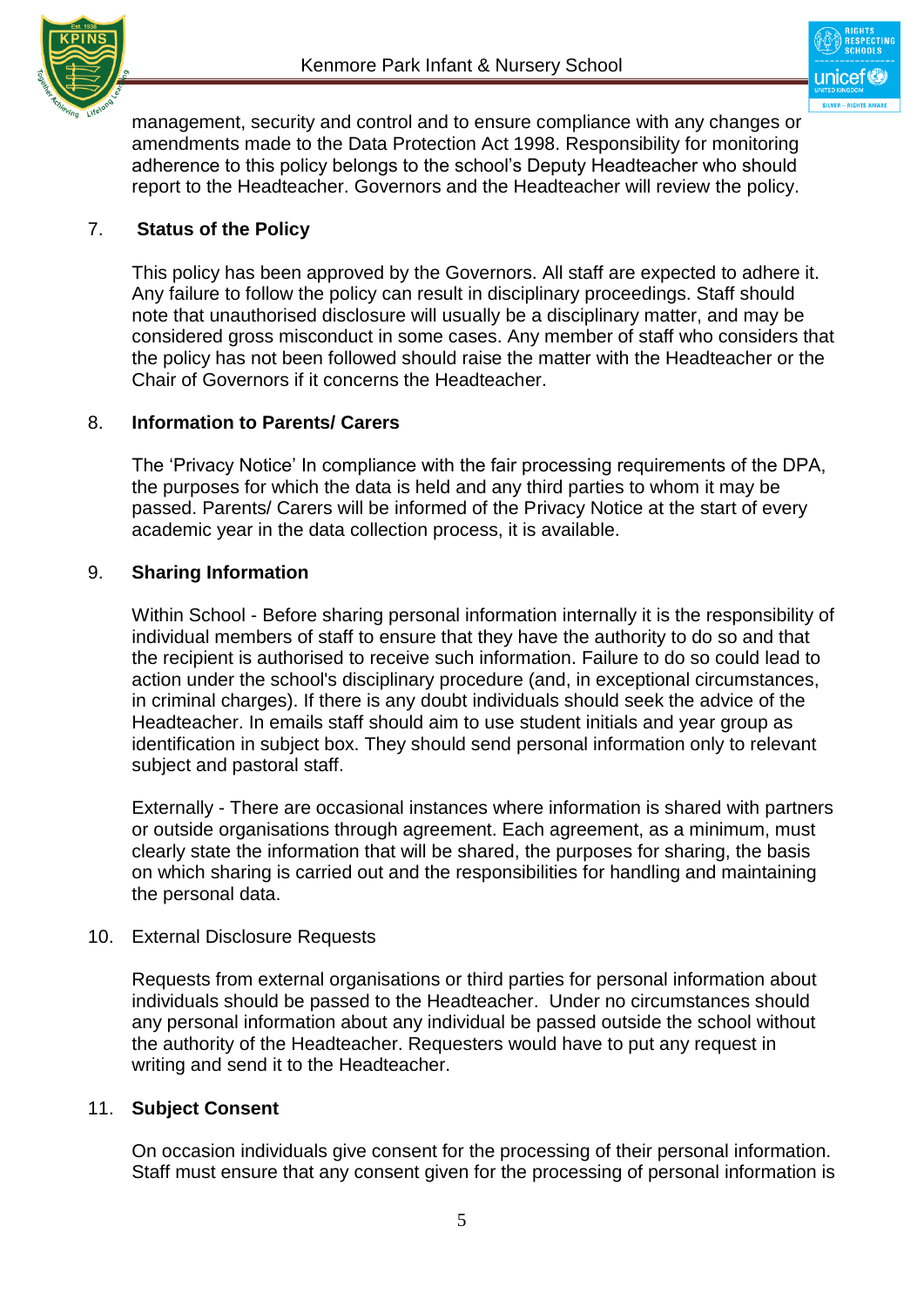

unicef

fully informed and freely given and that individuals are aware that they may withdraw consent at any time and what the consequences would be if they withdrew their consent. It is advisable not to rely on consent for the processing of personal data if there is another legitimate criterion for processing which could be applied. Before relying on consent, service areas must consider the impact on the service should individuals refuse or withdraw consent. If it is deemed that the consent of individuals is necessary, staff should be aware that, in the case of sensitive personal data, individuals have to give explicit consent to the processing. It is therefore good practice to obtain written consent in such cases and the school will aim to do this.

#### 12. Data Subjects Rights

The school will ensure that the rights of people about whom information is held, can be fully exercised under the Act. These include the right:

- to be informed that processing is being undertaken;
- of access to one's personal information;
- to prevent processing in certain circumstances; and
- to correct, rectify, block or erase information which is regarded as wrong information.

#### 13. **Retention and Disposal of Data**

It is the responsibility of the individual service areas holding personal information to ensure that the information that they hold is kept accurate and up-to-date and is not held for any longer than is necessary for the purpose for which it was collected. When the data is no longer required the service area must dispose of the data safely. Usually we keep student documentation / staff files for 7 years (unless otherwise specified) following leaving the school. Advice on determining retention periods and disposing of data can be obtained from the Information and Records Management Society. Data is held securely both on and off site. (refer to the Retention Policy and Retention schedule guidance).

#### 14. **Publication of Personal Data**

Personal data should generally only be made public if there is a legal or statutory requirement to do so. On occasion it may be appropriate to publish personal information with the individual's consent. However, in such cases staff must ensure that the consent is fully informed and freely given. Staff must also be aware that it is possible to withdraw consent at any time and, if that happens, publication of the data must cease immediately. Staff should be aware that publishing personal information on the school's web pages or internet effectively means that the information is published world-wide and outside the EEA. It, therefore, cannot be protected by the DPA or the European Directive on Personal Privacy. Great care should be taken before publishing personal information (or any information from which individuals could be identified) in this manner and the approval of the Headteacher should be obtained before publication of information, beyond that of student name and year group. The school newsletter is checked for suitability by the Headteacher.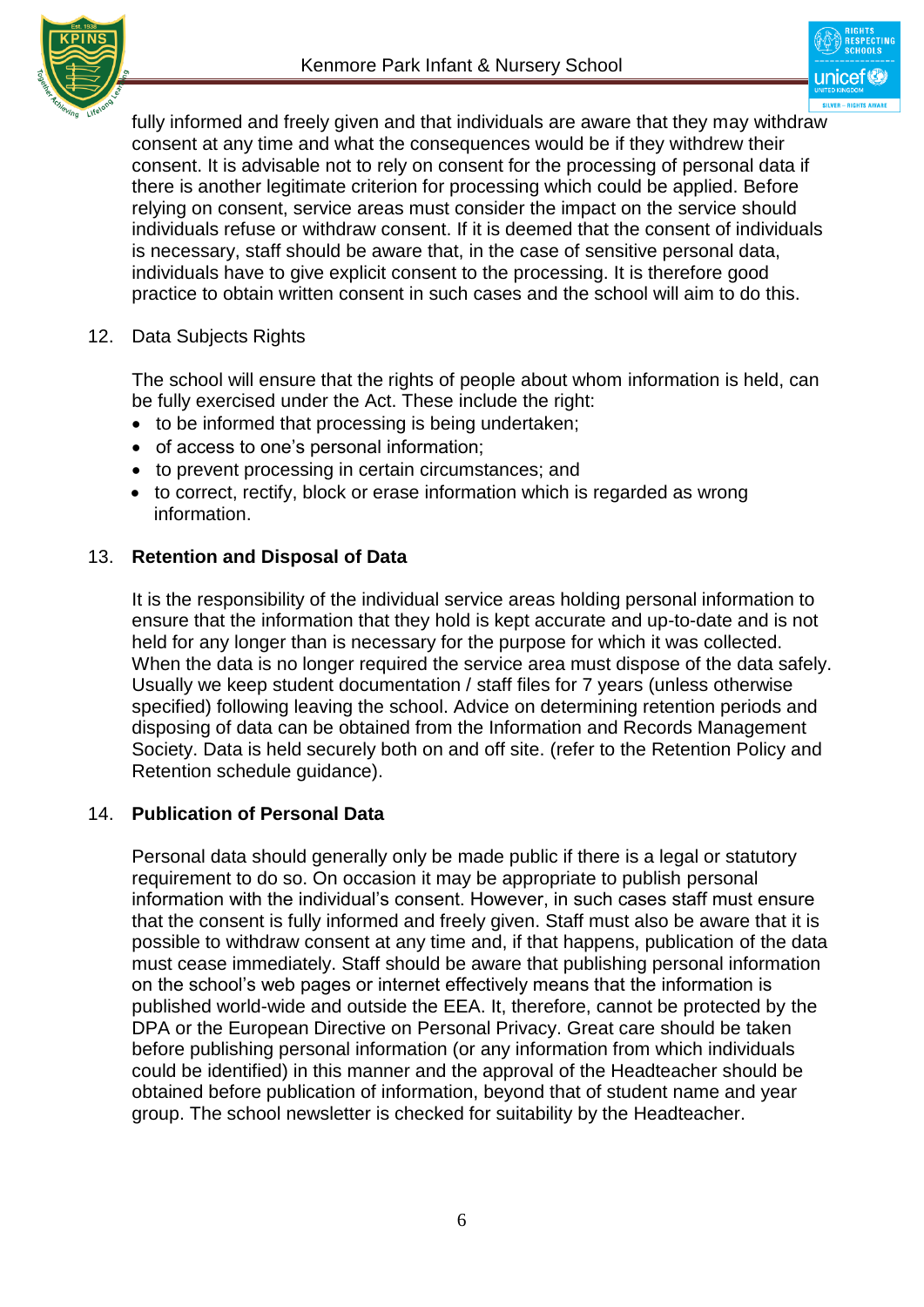



#### 15. **Medical Records**

These are classed as sensitive personal data under the DPA and, therefore, additional care should be taken when processing this information. In particular, before disclosing the medical records of anyone as part of a Subject Access Request, the advice of the relevant medical practitioner and the Headteacher must be sought as to whether the information should be released or not.

#### 16. **Staff Records and the Monitoring of Staff**

The school will comply with the ICO's employment practices code in relation to the processing of staff personal information. This Code exemplifies good practice and strikes a balance between the legitimate expectations of workers that personal information about them will be handled properly and the legitimate interests of employers in deciding how best, within the law, to run their own businesses. In particular, staff monitoring should only be carried out in accordance with this code of practice.

#### 17. **Sensitive and High Risk Personal Data**

Sensitive personal data is defined in the DPA as information concerning an individual's: racial or ethnic origin political opinions religious beliefs or other beliefs of a similar nature trade union membership physical or mental health or condition sexual life criminal convictions or alleged offences Extra care must be taken when processing sensitive personal data as additional requirements under the DPA must be met to ensure that the processing is legitimate and safe. The advice of the Headteacher should be sought before any new processing of sensitive personal data commences. There is also some personal information which is regarded as high risk and therefore a risk assessment should be carried out and additional security precautions should be implemented before processing such information. High risk personal information includes, but is not limited to:

- personal bank account and other financial information;
- national identifiers, such as national insurance numbers;
- personal information relating to vulnerable adults and children;
- detailed profiles of individuals;
- sensitive negotiations which could adversely affect individuals; and
- large numbers of records containing personal information.

#### 18. **Personal Data Held**

The school will maintain an inventory of all the categories of personal information that it holds and the reasons for holding that data. Such inventories will be reviewed and updated at least annually and any changes communicated to the Data Protection Officer as soon as they are made so that the school's notification may be kept up-todate. The school and individuals will have access to a wide range of personal information and data. The data may be held in a digital format or on paper records.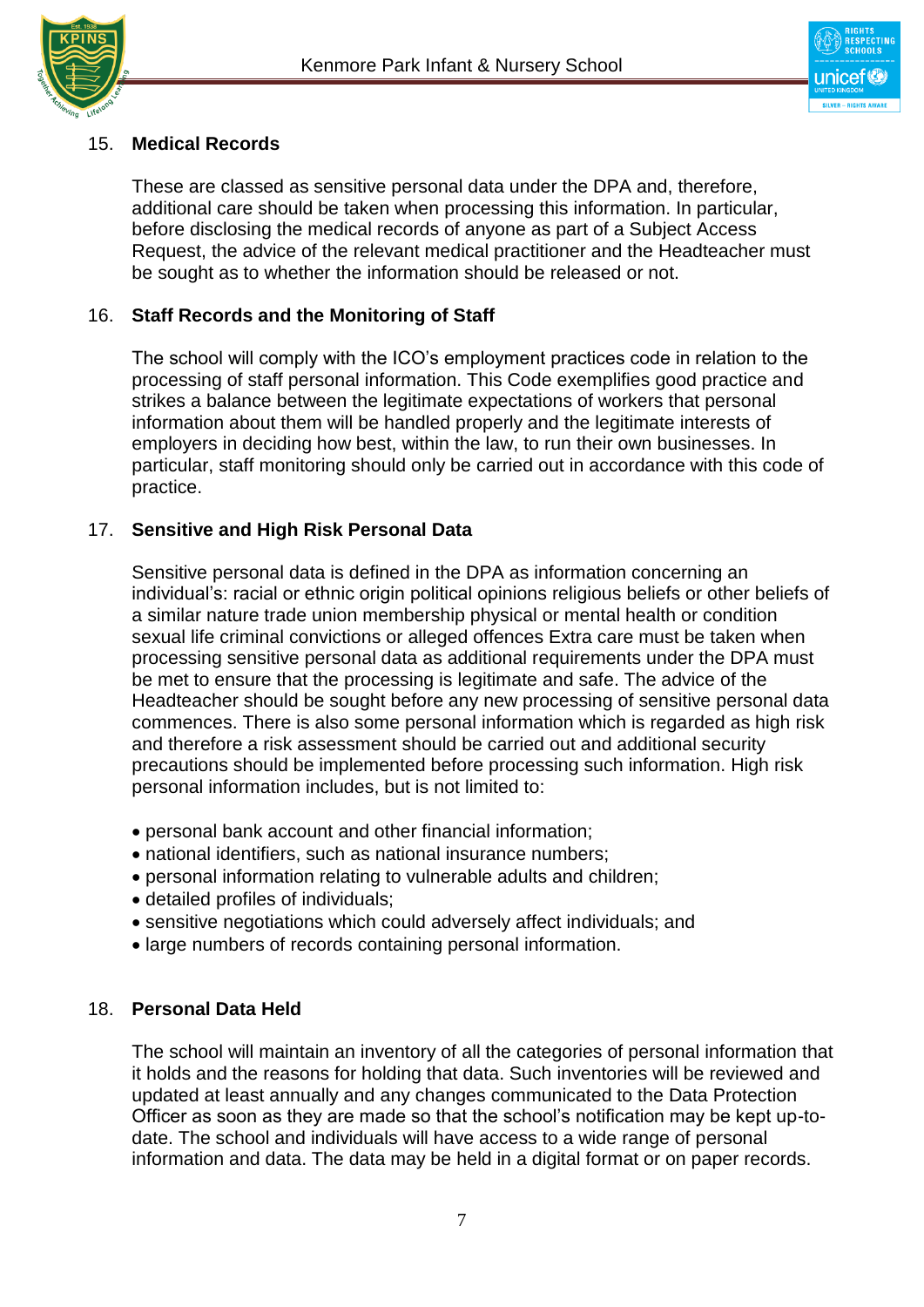

Personal data is defined as any combination of items that identifies an individual and provides specific information about them, their families or circumstances.

This will include:

- a) Personal information about members of the school community- including students, members of staff and parents/carers: names, addresses, contact details, legal guardianship contact details, health records, disciplinary records etc.
- b) Curricular data; class lists, student progress records and reports.
- c) Professional records; employment history, taxation and national insurance records, appraisal records and references.
- d) Any other information that might be disclosed by parents/carers or by other agencies working with families or staff members. 5.2 Security of Personal Data The need to ensure that data is kept securely means that precautions must be taken against physical loss or damage, and that both access and disclosure must be restricted. All staff are responsible for ensuring that:
- e) any personal data which they hold is kept securely; and
- f) personal information is not disclosed either orally, in writing, electronically or otherwise to any unauthorised person. Personal information should be: if hard copy:
- g) not left accessible to unauthorised persons;
- h) preferably and where possible, kept in a locked filing cabinet or in a locked drawer; and
- i) disposed of as confidential waste. if electronic:
- j) be password protected or kept only on portable media which is itself secure in accordance with the school's policy.
- k) Where practicable, held on a PC with 'time out' facility and/or where SIMS is closed down daily.
- l) be deleted in accordance with corporate retention periods and evidence of such deletion recorded to provide for necessary audit trails.
- m) Passwords to be enforced strong passwords at least eight characters long and a 90 day prompt to change passwords (by Sept)
- n) Every electronic system that holds personal information has a designated manager who has overall responsible for controlling access to and the information security of that system, this being the school 'Network Manager' Advice on making personal data secure is provided by the Data Protection Officer.

Any incidents where personal data has been lost or disclosed to unauthorised recipients should be immediately reported to the Headteacher who will advise what action should be taken to mitigate the damage.

### 19. **External Data Processing**

All contracts with third-party providers, where the processing of personal data is required, shall include a requirement for the contractor to comply with the requirements of the Data Protection Act 2018 and General Data Protection Regulations May 2018.